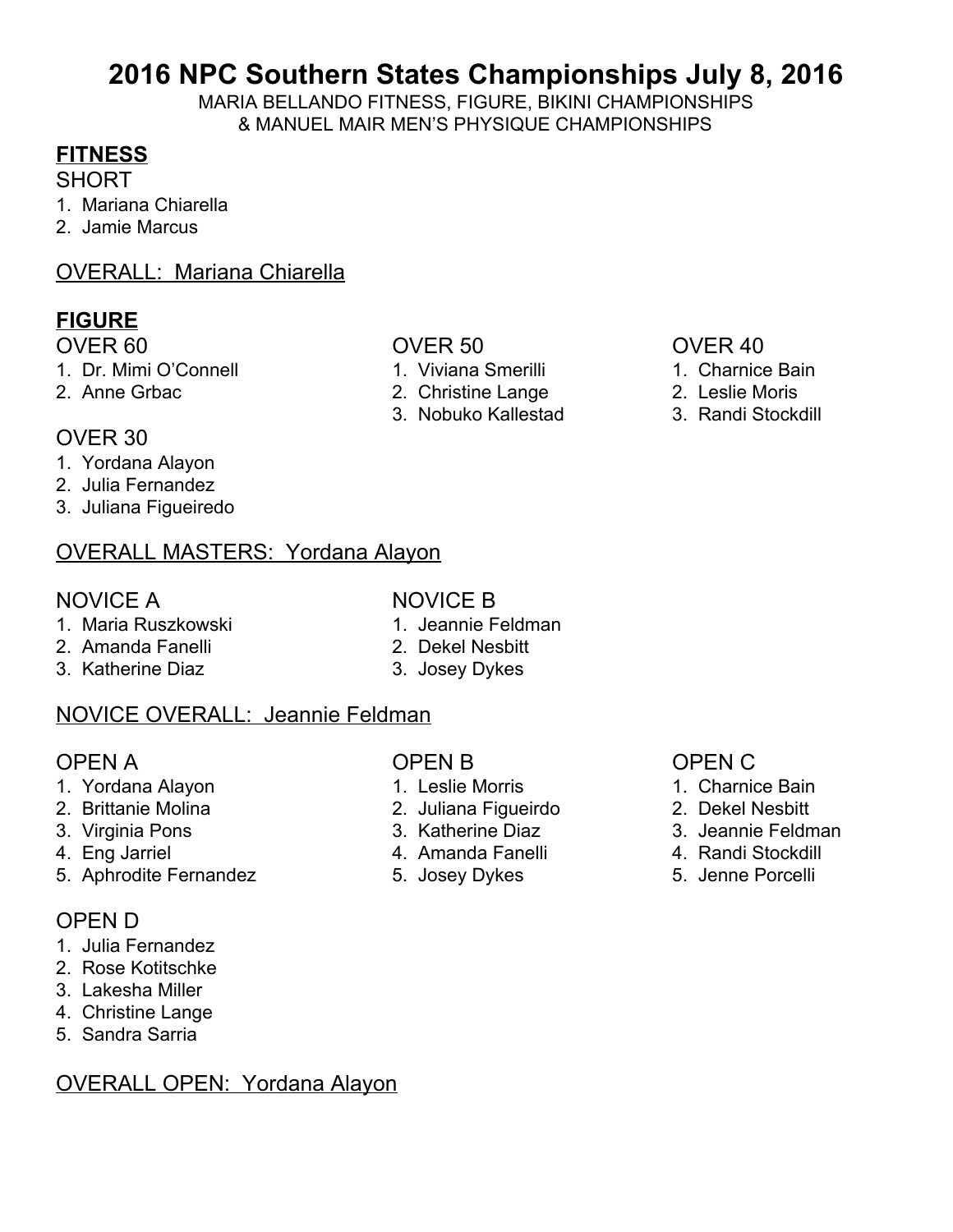# **BIKINI**

- 1. Maria Albanese 1. Lucritta O'Neal 1. Marina Gatica
- 2. Darcey Gartner 2. Maylin Cusco 2. Taryn Hendler

- 
- 
- 3. Rosey Mendez 3. Maria Sanin

### OVER 30B

- 1. Ines Arcay
- 2. Giovanna McBryde
- 3. Tiffany Rabon

### **TFFN**

- 1. Samantha Bornstein
- 2. Victoria Futch
- 3. Katie Arroyo

- 
- 
- 3. Marina Gatica 3. Nisley Urquiola 3. Taylor Pizzi

### NOVICE OVERALL: Samantha Bornstein

- 1. Samantha Bornstein 1. Marina Gatica 1. Leyanet Gonzalez
- 
- 
- 4. Wenyan Ranney 4. Ana Paula 4. Kristiana Bushe<br>5. Lauren Starace 5. Alexandra Serna 5. Diana Drca
- 

### OPEN D

- 1. Giovanna McBryde
- 2. Codie Parrish
- 3. Andi Taylor
- 4. Isabelle Arboleda
- 5. Maria Quesada

### OVERALL OPEN: Samantha Bornstein

- 
- 
- 
- 
- 5. Alexandra Serna 5. Diana Drca

### OVER 50 OVER 40 OVER 30A

- 
- 
- 

### OVERALL OVER 30: Marina Gatica OVERALL MASTERS: Marina Gatica

### NOVICE A NOVICE B NOVICE C

- 1. Samantha Bornstein 1. Leyanet Gonzalez 1. Devin Johnson-Payne<br>1. Ivy Donaldson 2. Jenny Spencer 2. Lorena Aristizabal
- 2. Ivy Donaldson 2. Jenny Spencer 2. Lorena Aristizabal
	-

### OPEN A OPEN B OPEN A OPEN C

- 
- 2. Mirna Machado 2. Ivy Donaldson 2. Jenny Spencer
- 3. Diane Prescott 3. Taryn Hendler 3. Nisley Urquiola
	-
	-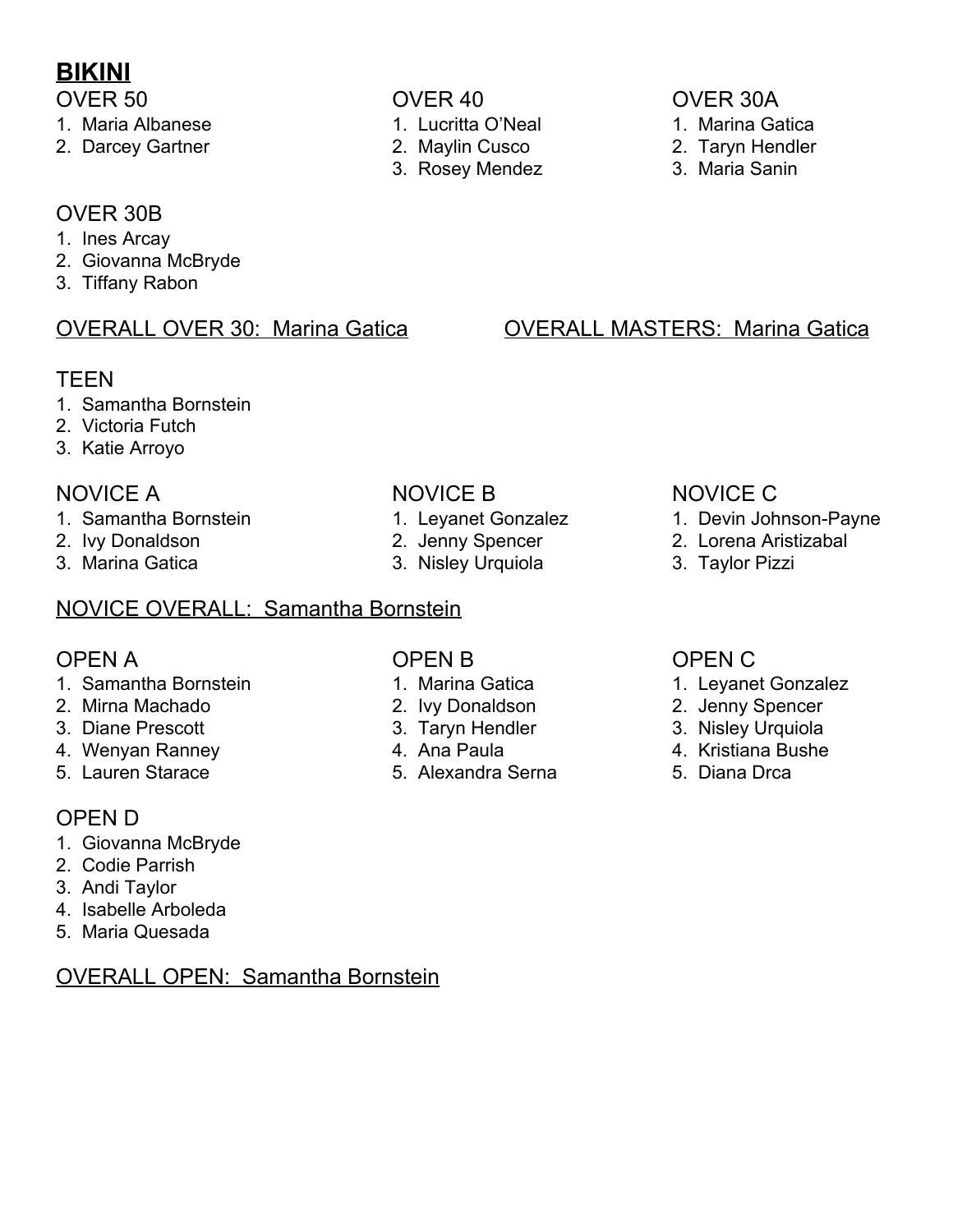# **MEN'S PHSYIQUE**

### OVER 50 OVER 40

- 1. Joseph Canuel 2008 1. Eugene Zamora
- 2. Bill Brownstein 2. Cory Jarriel<br>
3. Stacey Wilson 3. Gerry Garcia
- 3. Stacey Wilson
- 4. Keith Cooper 4. Joseph Canuel
- 5. Mark Raskind 5. Stacey Wilson

### OVERALL MASTERS: Eugene Zamora

#### TEEN

- 1. Eduardo Suarez
- 2. Andrew Martin
- 3. Yamel Gonzalez-Posada

- 
- 

- 1. Aaron Arraez 1. Pedro Guervara 1. Ruben Canas
- 2. Keith Cooper 2. Alexander Ladsten 2. Eugene Zamora
	-
	- 4. Eduardo Suarez **4. Abel Hernandez**
	- 5. Alexander Zhitnitsky 5. Luis Nuzzo

### OVERALL NOVICE: Ruben Canas

### OPEN A OPEN B

- 
- 2. Andrew Martin 2. Luis Sanchez
- 
- 4. Keith Cooper 1. Arturo Mata

- 
- 
- 3. Pedro Guervara 3. Chris Nelson
- 
- 

### OVERALL OPEN: Sebastian Aguirre

- 1. Ivan Gil 1. Sebastian Aguirre
	-
- 3. Frank Soto 3. Pablo Gonzalez
	-
	- 5. Alexander Ladsten

#### OPEN C OPEN D

- 1. Yasmani Zamora 1. Bogdan Yordanov
- 2. Max Stevens 2. Ruben Canas
	-
- 4. Cory Jarriel **4. Noltradamus Abney**
- 5. Bryan Garcia 5. Abel Hernandez
- NOVICE A NOVICE B NOVICE C
	-
	-
	- 3. Arturo Mata 3. Endierich Rahming
		-
		-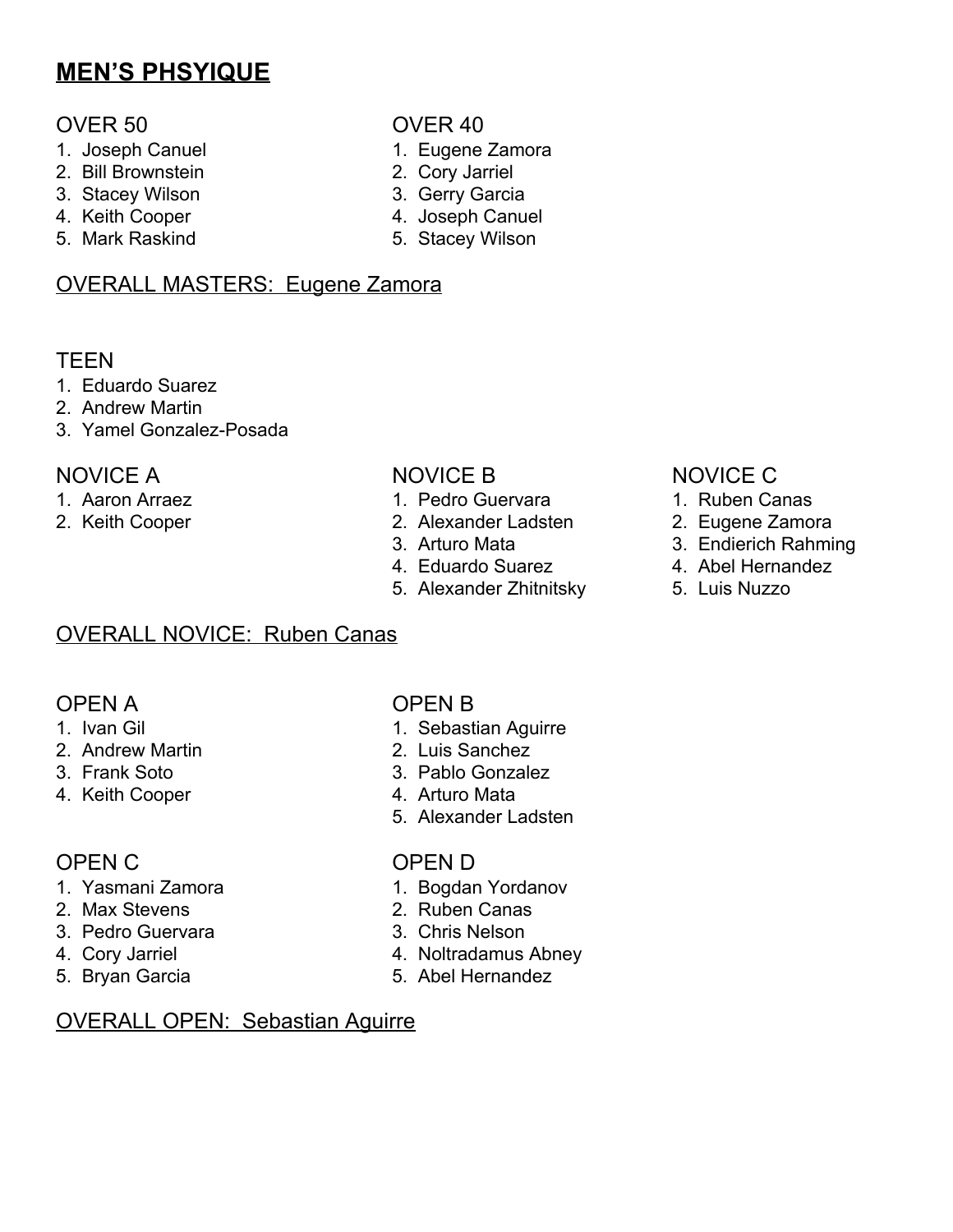# **2016 NPC Southern States Championships July 9, 2016**

MARIA BELLANDO FITNESS, FIGURE, BIKINI CHAMPIONSHIPS & MANUEL MAIR MEN'S PHYSIQUE CHAMPIONSHIPS

### **MEN'S BODYBUILDING**

- OVER 70 LW OVER 70 HW
- 1. Rich Rabin 1. Sydney Outten
	- 2. Arthur Elden
	- 3. Yanni Kostoglakis

#### OVERALL OVER 70: Sydney Outten

2. John Catalina III 2. David Dlouhy

### OVERALL OVER 60: Ron Maseth

- 
- 
- 

#### OVERALL OVER 50: Samuel Bramblett

- OVER 40 LW OVER 40 MW OVER 40 HW
- 1. Jimmy Decius-Norris 1. Scott Peskin 1. Brian Garrison
- 2. Bryan DeBiaso 2. Derick Pelleter 2. Joel Paret
- 
- -

#### OVERALL OVER 40: Brian Garrison

- 1. Jimmy Decius-Norris 1. Scott Peskin 1. Brian Garrison
- 2. Welly Corgelas 2. Luis Lopez 2. Joel Paret
- 
- -

#### OVER 60 LW OVER 60 MW OVER 60 HW

- 1. Rich Rabin 1. Gary Roginski 1. Ron Maseth
	-
	- 3. Randy Scharf

#### OVER 50 LW OVER 50 MW OVER 50 HW

- 1. Julian Rodriguez **1. Walker Stradley** 1. Samuel Bramblett
- 2. Anthony Licari 2. Dr. Jose Almeida
- 3. Ray Clark 3. Ron Maseth

- 
- 
- 3. Luis Lopez 3. Norberto Rivera
- OVER 35 LW OVER 35 MW OVER 35 HW
	-
	-
	- 3. Jason Fletcher

# OVERALL OVER 35 & OVERALL MASTERS: Brian Garrison

- 1. Scott Huss 1. Nivaldo Menendez
- 2. William Veitia

TEEN LW TEEN HW

OVERALL TEEN: Scott Huss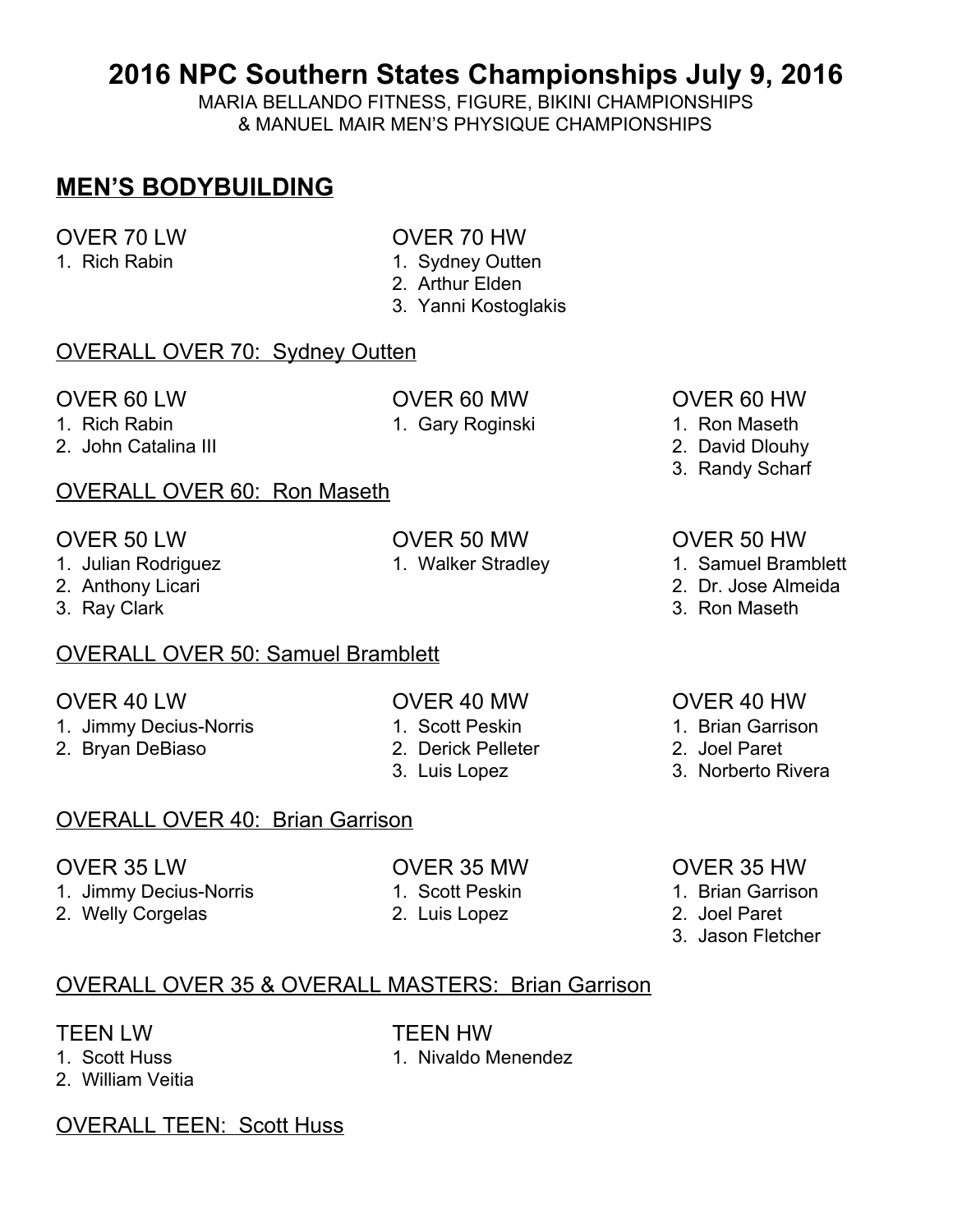#### NOVICE LW NOVICE MW NOVICE HW

- 1. Dorian Fernandez 1. Jesse Westburgh 1. Niro De La Rua
- 2. Argenis Gabriel-Cordero 2. Walker Stradley 2. Michael Ronselli
- 3. Scott Huss 3. Tamba Dumbar 3. Anibal Avila
- OVERALL NOVICE: Dorian Fernandez

### **OPEN BODYBUILDING**

#### Bantamweight Lightweight Lightweight Welterweight

#### Middleweight Light-Heavyweight Heavyweight

- 
- 
- 
- 4. Jesse Westburgh **4. Ruy Garcia** 4. Arturo Mendez
- 

#### Superheavyweight

- 1. Jason Fletcher
- 2. Valdez Campbell
- 3. Christopher Rhoden
- 4. Anibal Avila

### OVERALL OPEN BODYBUILDING: Edgar Hernandez

# **WOMENS BODYBUILDING**

1. Dr. Josephina Monasterio 1. Nuriye Evans

### OVERALL 50: Dr. Josephina Monasterio CVERALL 40: Nurive Evans

# OVERALL MASTERS & OVERALL OPEN: Nuriye Evans

# OVER 50 & OPEN Lightweight OVER 40 & OPEN Heavyweight

- 
- 

- 1. Bryan DeBiaso 1. Dorian Fernandez 1. Jimmy Decius-Norris
	- 2. Tristian Coburn
	- 3. Khoa Pham
	- 4. Scott Huss
	- 5. Ray Clark

- 1. Julio Mevil **1. Edgar Hernandez** 1. Brian Garrison
- 2. Austin Morell 2. Joel Paret 2. Chris Massaro
	-
	-
- 5. Derick Pelleter 5. Ryan Bangert 5. Devaris Jones

- 
- 
- 3. Scott Peskin 3. Jose Fernandez 3. Norberto Rivera
	-
	-